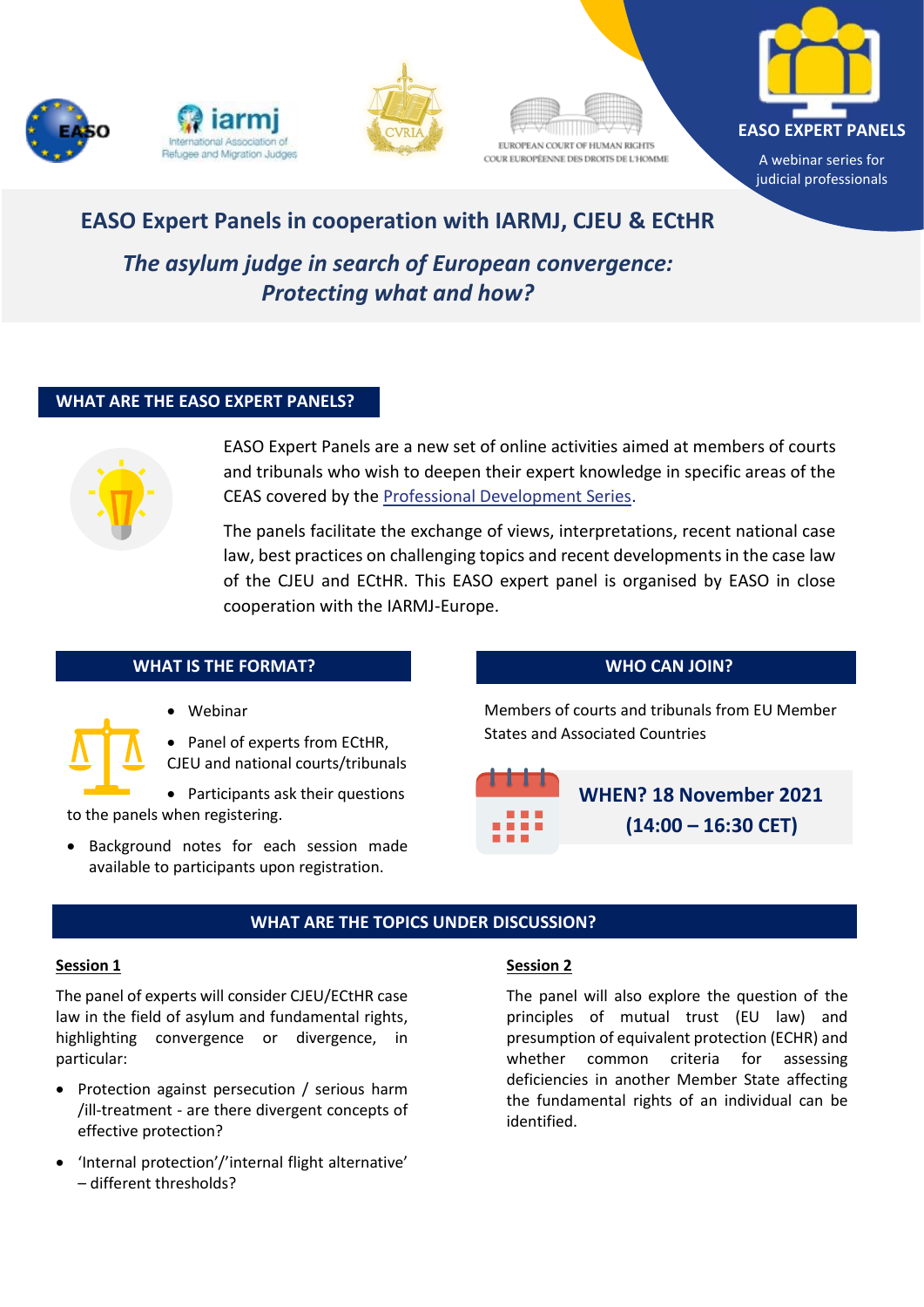







### **THE PANEL EXPERTS**

### **Lars Bay Larsen**

#### Vice-President, Court of Justice of the European Union, Luxembourg

Judge Larsen has been an official at the Ministry of Justice, a lecturer, then Associate Professor in Family Law at the University of Copenhagen. He held the positions of Head of Section at the Advokatsamfund (Danish Bar Association), Head of Section at the Ministry of Justice, Head of the Police Department and Head of the Law Department at the Ministry of Justice. He represented Denmark in the K-4 Committee, the Schengen Central Group and the Europol Management Board. He sat as judge at the Højesteret (Supreme Court) before becoming a CJEU judge in January 2006.

### **Jolien Schukking**

#### Judge, European Court of Human Rights, Strasbourg

Judge Schukking has sat as judge since 2009 and previously acted as lawyer before national courts and as agent for the Kingdom of The Netherlands before the ECtHR. She has been a guest lecturer on human rights law at the Netherlands Institute for training of Magistrates (SSR), at the High School of Justice (HSoJ) of Georgia and at several Dutch universities. She has also been member and chair of various groups of experts, advisory boards and associations of judges, such as the Committee of Experts for the development of Human Rights (DH-DEV) of the Council of Europe and the International Association for Refugee Law Judges. Judge Schukking was appointed to the ECtHR in April 2017.

### **Raffaele Sabato**

#### Judge, European Court of Human Rights, Strasbourg

Judge Sabato has sat as judge since 1991 at the Tribunal of Naples and the Italian Supreme Court of Cassation. He has been a judicial expert in a number of programmes of multilateral international co-operation and a visiting scholar at the University Federico II, Naples, since 2006. Judge Sabato also acted as a member of the Consultative Council of European Judges (CCJE) within the Council of Europe, of the European Law Institute (ELI) and of the Board of Directors of the Italian School for the Judiciary. Judge Sabato was appointed to the ECtHR in May 2019.

#### **Hugo Storey**

#### Former Judge, Member of the International Association of Refugee and Migration Judges

Judge Storey is one of IARMJ's founding members and immediate past President of its European Chapter. He was one of the experts utilised by the Commission when drafting the Refugee Qualification Directive (/2004/83/EC) and, more recently, its "recast". He has been active for many years in the training of judges within and outside Europe. He has headed both of IARMJ's projects with EASO to produce and update various publication in the Professional Development Series. Having recently retired as a judge of the UK Upper Tribunal, he is currently writing a book with

Oxford University Press on The Refugee Definition in International Law**.**

#### **Bostjan Zalar**

#### Senior Judge, Administrative Court of the Republic of Slovenia

Judge Zalar has been sitting at the Administrative Court since 2004 and is President of the IARMJ-Europe since 2018. He has also been an *ad hoc* Judge of the European Court of Human Rights since 2010 and member of the EASO Network of Courts and Tribunals since 2011. He is also a Law Professor and Lecturer at the Legal Clinics on Refugee Law, Faculty of Law, University of Ljubljana. He is a trainer within numerous networks, such as EASO, ERA, EJTN, TAIEX, IARMJ, AEAJ, Hungarian Helsinki Committee, ELENA, UNHCR, ECRE, national training institutions for judges in Russia, Ukraine, Bulgaria, Croatia, Northern Macedonia, Hungary, Montenegro, BiH, Belarus, Serbia, Slovenia.